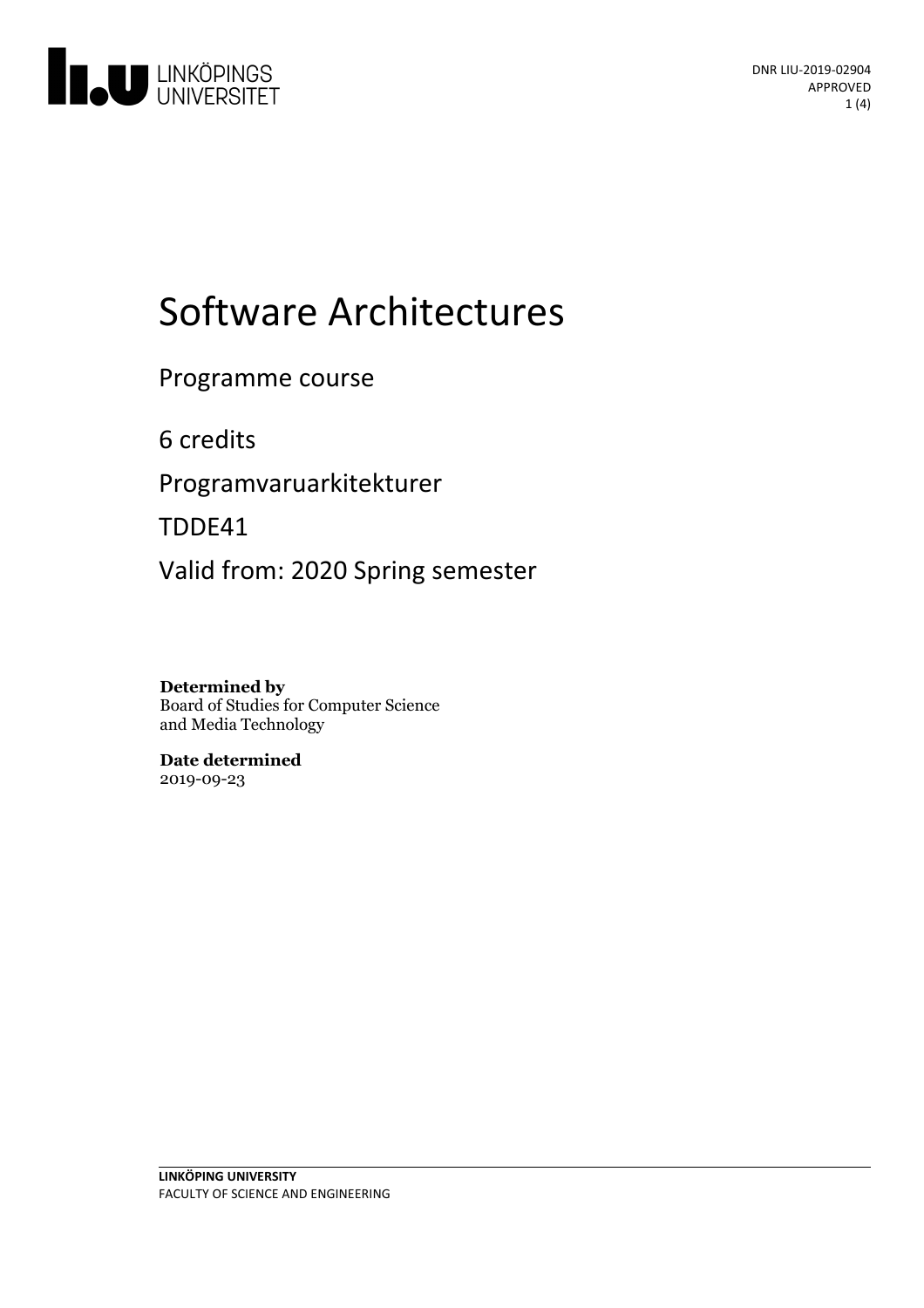# Main field of study

Information Technology, Computer Science and Engineering, Computer Science

Course level

Second cycle

# Advancement level

A1X

# Course offered for

- Master's Programme in Computer Science
- Computer Science and Engineering, M Sc in Engineering
- Industrial Engineering and Management International, M Sc in Engineering
- Industrial Engineering and Management, M Sc in Engineering
- Information Technology, M Sc in Engineering
- Computer Science and Software Engineering, M Sc in Engineering

# Specific information

The course can not be included in degree together with TDDD05

# Entry requirements

Note: Admission requirements for non-programme students usually also include admission requirements for the programme and threshold requirements for progression within the programme, or corresponding.

# Prerequisites

Software engineering - theory. Object-oriented programming. It is not required but good to have some experience in reading software engineering papers. Software quality. Metaprogramming.

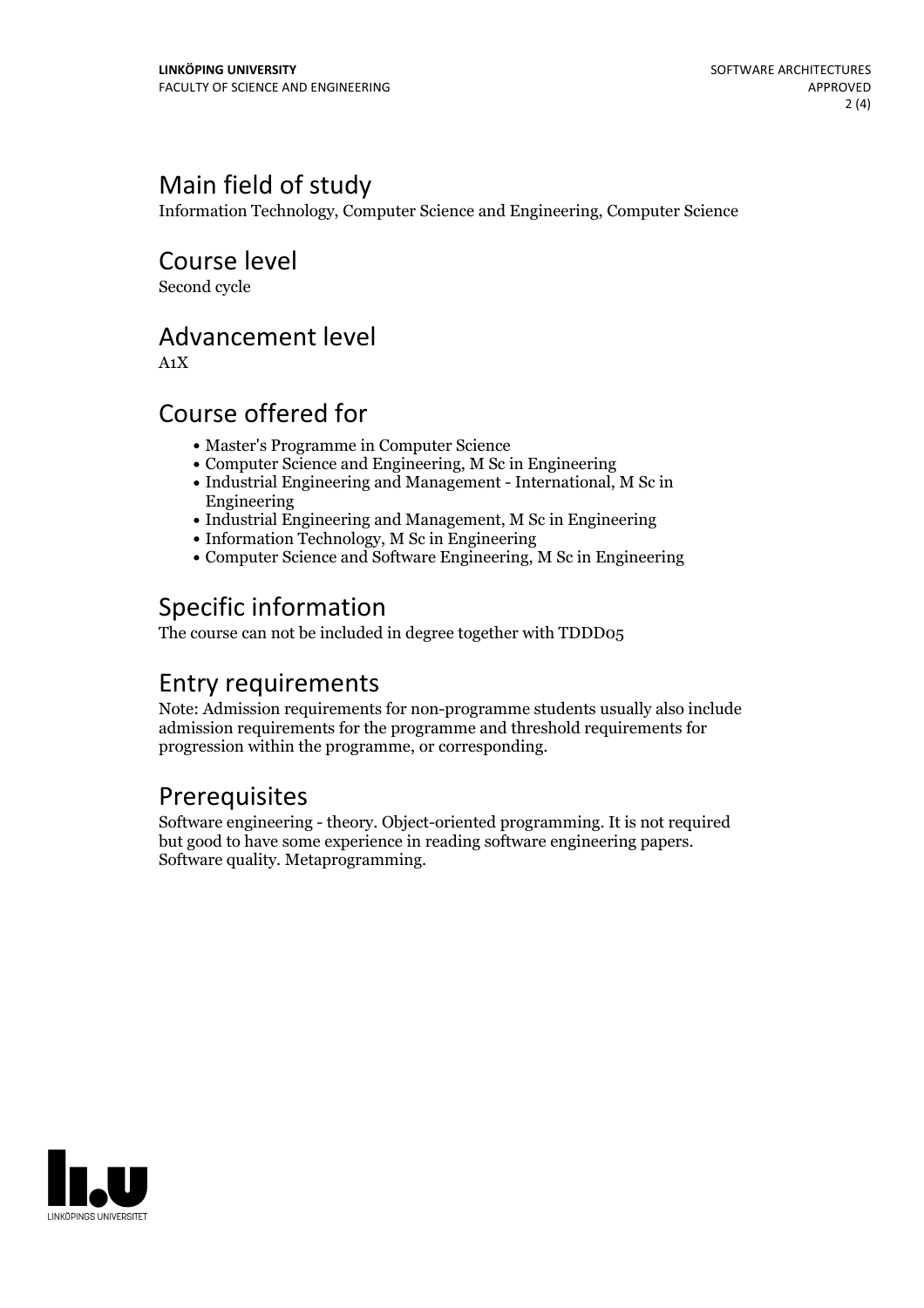# Intended learning outcomes

After the course students should be able to

- Describe technical platforms, conditions for and challenges with the development of larger software systems
- Describe how techniques such metaprogramming and virtualization are used in component-based models such as, for example, Enterprise Java Beans, OSGi, and Web Services
- Relate industrial and theoretical issues in the development of larger software systems to contemporary software development methods and techniques
- Analyze and critically evaluate a software architecture and relate its properties to Software Engineering research.

Course content<br>Component Models, Object-Oriented Frameworks for Component Systems, Metaprogramming, Messaging Systems, Web Services, Application Frameworks, Software Architectures, Software Quality Analysis

# Teaching and working methods

The course consists of seminars and a set of lab sessions.

#### Examination

| PRA1 | Project assignment | 3 credits | U.G        |
|------|--------------------|-----------|------------|
| UPG1 | Written assignment | 3 credits | U, 3, 4, 5 |

#### Grades

Four-grade scale, LiU, U, 3, 4, 5

#### Course literature

Richard N. Taylor, Nenad Medvidovic, Eric M. Dashofy. Software Architecture - Foundations, Theory & Practice, John Wiley & Sons, <sup>2010</sup>